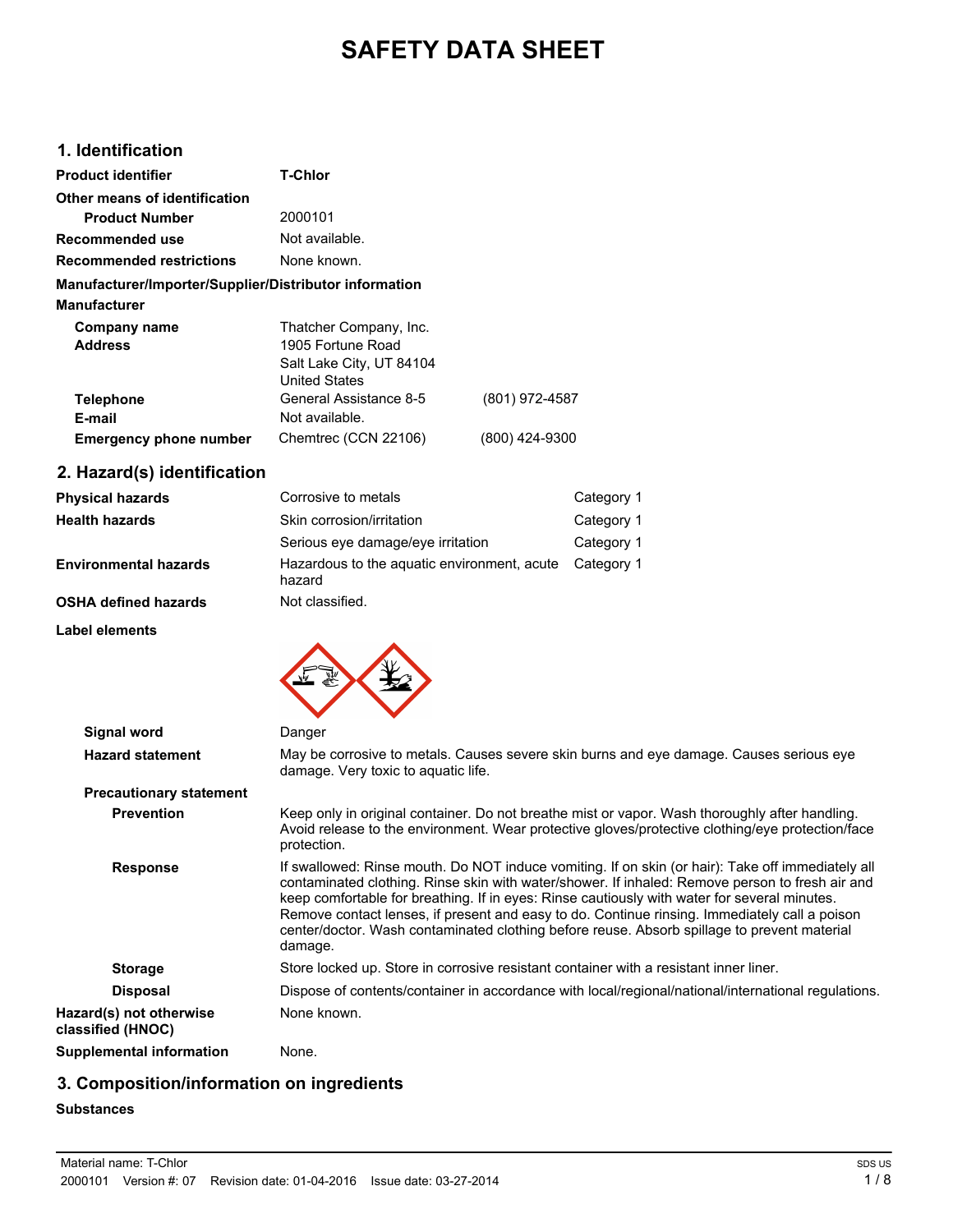| <b>Chemical name</b>         | Common name and synonyms | <b>CAS</b> number | %    |
|------------------------------|--------------------------|-------------------|------|
| Water-Soft                   |                          | 7732-18-5         | 87.5 |
| Sodium Hypochlorite Solution |                          | 7681-52-9         | 12.5 |

\*Designates that a specific chemical identity and/or percentage of composition has been withheld as a trade secret.

| 4. First-aid measures                                                        |                                                                                                                                                                                                                                                                                                                       |
|------------------------------------------------------------------------------|-----------------------------------------------------------------------------------------------------------------------------------------------------------------------------------------------------------------------------------------------------------------------------------------------------------------------|
| Inhalation                                                                   | Move to fresh air. Call a physician if symptoms develop or persist.                                                                                                                                                                                                                                                   |
| <b>Skin contact</b>                                                          | Take off immediately all contaminated clothing. Rinse skin with water/shower. Call a physician or<br>poison control center immediately. Chemical burns must be treated by a physician. Wash<br>contaminated clothing before reuse.                                                                                    |
| Eye contact                                                                  | Immediately flush eyes with plenty of water for at least 15 minutes. Remove contact lenses, if<br>present and easy to do. Continue rinsing. Call a physician or poison control center immediately.                                                                                                                    |
| Ingestion                                                                    | Call a physician or poison control center immediately. Rinse mouth. Do not induce vomiting. If<br>vomiting occurs, keep head low so that stomach content doesn't get into the lungs.                                                                                                                                  |
| <b>Most important</b><br>symptoms/effects, acute and<br>delayed              | Burning pain and severe corrosive skin damage. Causes serious eye damage. Symptoms may<br>include stinging, tearing, redness, swelling, and blurred vision. Permanent eye damage including<br>blindness could result.                                                                                                 |
| Indication of immediate<br>medical attention and special<br>treatment needed | Provide general supportive measures and treat symptomatically. Chemical burns: Flush with water<br>immediately. While flushing, remove clothes which do not adhere to affected area. Call an<br>ambulance. Continue flushing during transport to hospital. Keep victim under observation.<br>Symptoms may be delayed. |
| <b>General information</b>                                                   | Ensure that medical personnel are aware of the material(s) involved, and take precautions to<br>protect themselves.                                                                                                                                                                                                   |
| 5. Fire-fighting measures                                                    |                                                                                                                                                                                                                                                                                                                       |
| Suitable extinguishing media                                                 | Powder. Foam. Carbon dioxide (CO2).                                                                                                                                                                                                                                                                                   |
| Unsuitable extinguishing<br>media                                            | Do not use water jet as an extinguisher, as this will spread the fire.                                                                                                                                                                                                                                                |
| Specific hazards arising from<br>the chemical                                | Not applicable.                                                                                                                                                                                                                                                                                                       |
| Special protective equipment<br>and precautions for firefighters             | Wear suitable protective equipment.                                                                                                                                                                                                                                                                                   |
| <b>Fire fighting</b><br>equipment/instructions                               | Move containers from fire area if you can do so without risk.                                                                                                                                                                                                                                                         |
| <b>Specific methods</b>                                                      | Use standard firefighting procedures and consider the hazards of other involved materials.                                                                                                                                                                                                                            |
| 6. Accidental release measures                                               |                                                                                                                                                                                                                                                                                                                       |
|                                                                              |                                                                                                                                                                                                                                                                                                                       |

| <b>Personal precautions,</b><br>protective equipment and<br>emergency procedures | Keep unnecessary personnel away. Keep people away from and upwind of spill/leak. Wear<br>appropriate protective equipment and clothing during clean-up. Do not breathe mist or vapor. Do<br>not touch damaged containers or spilled material unless wearing appropriate protective clothing.<br>Ensure adequate ventilation. Local authorities should be advised if significant spillages cannot be<br>contained. For personal protection, see section 8 of the SDS.                                                                                                                                                                                                                        |
|----------------------------------------------------------------------------------|---------------------------------------------------------------------------------------------------------------------------------------------------------------------------------------------------------------------------------------------------------------------------------------------------------------------------------------------------------------------------------------------------------------------------------------------------------------------------------------------------------------------------------------------------------------------------------------------------------------------------------------------------------------------------------------------|
| <b>Methods and materials for</b><br>containment and cleaning up                  | Large Spills: Stop the flow of material, if this is without risk. Use water spray to reduce vapors or<br>divert vapor cloud drift. Dike the spilled material, where this is possible. Cover with plastic sheet to<br>prevent spreading. Absorb spillage to prevent material damage. Use a non-combustible material<br>like vermiculite, sand or earth to soak up the product and place into a container for later disposal.<br>Prevent entry into waterways, sewer, basements or confined areas. Following product recovery,<br>flush area with water.<br>Small Spills: Wipe up with absorbent material (e.g. cloth, fleece). Clean surface thoroughly to<br>remove residual contamination. |
| <b>Environmental precautions</b>                                                 | Never return spills to original containers for re-use. For waste disposal, see section 13 of the SDS.<br>Avoid release to the environment. Prevent further leakage or spillage if safe to do so. Avoid<br>discharge into drains, water courses or onto the ground. Inform appropriate managerial or<br>supervisory personnel of all environmental releases.                                                                                                                                                                                                                                                                                                                                 |
| 7. Handling and storage                                                          |                                                                                                                                                                                                                                                                                                                                                                                                                                                                                                                                                                                                                                                                                             |
| <b>Precautions for safe handling</b>                                             | Provide adequate ventilation. Do not breathe mist or vapor. Do not get in eyes, on skin, or on                                                                                                                                                                                                                                                                                                                                                                                                                                                                                                                                                                                              |

clothing. Avoid prolonged exposure. Wear appropriate personal protective equipment. Avoid

release to the environment. Observe good industrial hygiene practices.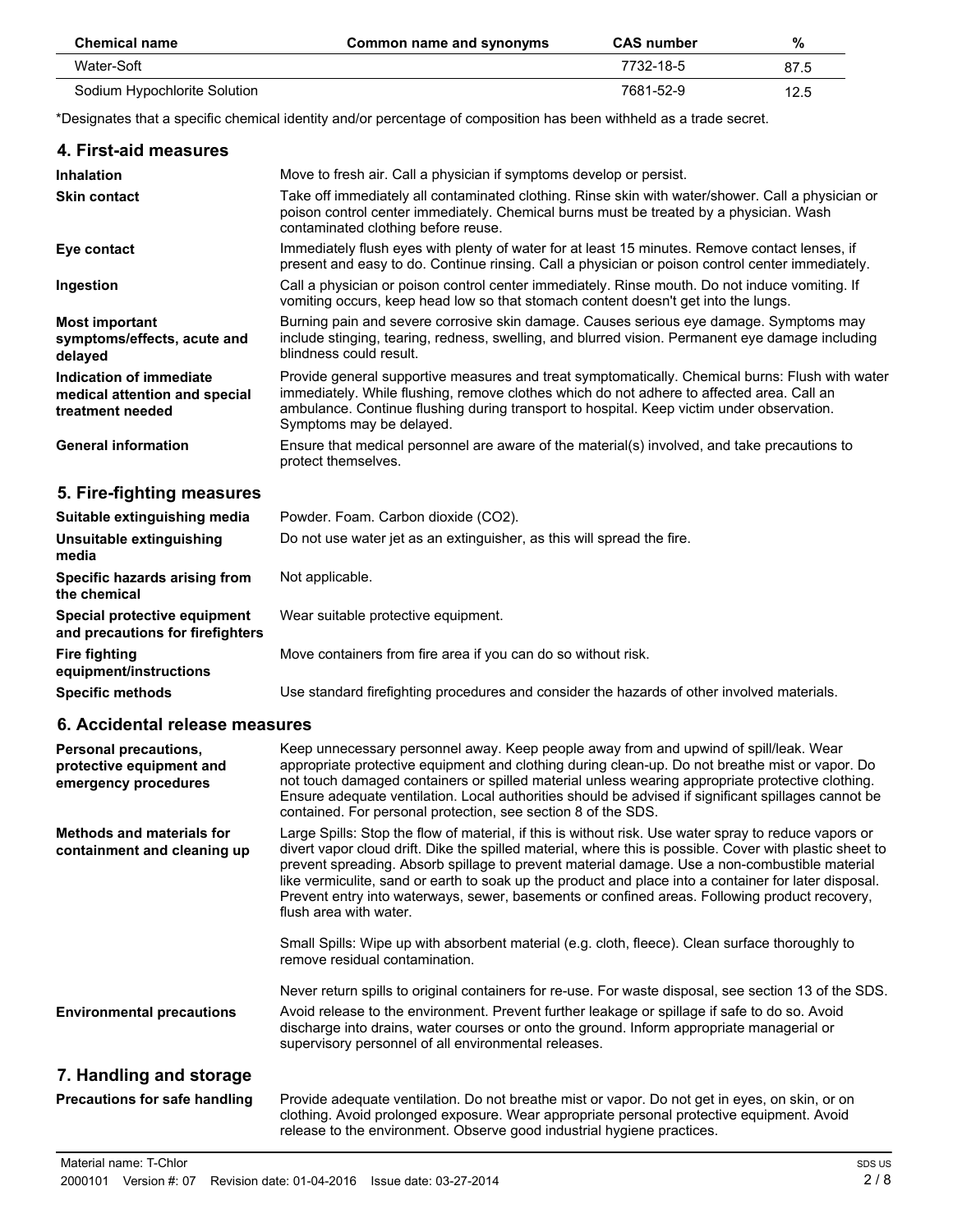Store locked up. Store in a cool, dry place out of direct sunlight. Store in corrosive resistant container with a resistant inner liner. Keep only in the original container. Store away from incompatible materials (see Section 10 of the SDS).

#### **8. Exposure controls/personal protection**

#### **Occupational exposure limits**

| <b>Material</b>                                 | Type                                                                                                                                                                                                                                                                                                                                                                                                                                                                                             | Value                                                      |  |
|-------------------------------------------------|--------------------------------------------------------------------------------------------------------------------------------------------------------------------------------------------------------------------------------------------------------------------------------------------------------------------------------------------------------------------------------------------------------------------------------------------------------------------------------------------------|------------------------------------------------------------|--|
| T-Chlor                                         | <b>STEL</b>                                                                                                                                                                                                                                                                                                                                                                                                                                                                                      | $2$ mg/m $3$                                               |  |
| <b>Components</b>                               | <b>Type</b>                                                                                                                                                                                                                                                                                                                                                                                                                                                                                      | Value                                                      |  |
| Sodium Hypochlorite<br>Solution (CAS 7681-52-9) | <b>STEL</b>                                                                                                                                                                                                                                                                                                                                                                                                                                                                                      | $2$ mg/m $3$                                               |  |
| <b>Biological limit values</b>                  |                                                                                                                                                                                                                                                                                                                                                                                                                                                                                                  | No biological exposure limits noted for the ingredient(s). |  |
| <b>Appropriate engineering</b><br>controls      | Good general ventilation (typically 10 air changes per hour) should be used. Ventilation rates<br>should be matched to conditions. If applicable, use process enclosures, local exhaust ventilation,<br>or other engineering controls to maintain airborne levels below recommended exposure limits. If<br>exposure limits have not been established, maintain airborne levels to an acceptable level. Eye<br>wash facilities and emergency shower must be available when handling this product. |                                                            |  |
|                                                 | Individual protection measures, such as personal protective equipment                                                                                                                                                                                                                                                                                                                                                                                                                            |                                                            |  |
| Eye/face protection                             | Wear safety glasses with side shields (or goggles) and a face shield.                                                                                                                                                                                                                                                                                                                                                                                                                            |                                                            |  |
| <b>Skin protection</b>                          |                                                                                                                                                                                                                                                                                                                                                                                                                                                                                                  |                                                            |  |
| <b>Hand protection</b>                          | Wear appropriate chemical resistant gloves. Suitable gloves can be recommended by the glove<br>supplier.                                                                                                                                                                                                                                                                                                                                                                                         |                                                            |  |
| <b>Other</b>                                    | Wear appropriate chemical resistant clothing.                                                                                                                                                                                                                                                                                                                                                                                                                                                    |                                                            |  |
| <b>Respiratory protection</b>                   | In case of insufficient ventilation, wear suitable respiratory equipment.                                                                                                                                                                                                                                                                                                                                                                                                                        |                                                            |  |
| <b>Thermal hazards</b>                          | Wear appropriate thermal protective clothing, when necessary.                                                                                                                                                                                                                                                                                                                                                                                                                                    |                                                            |  |
| <b>General hygiene</b><br>considerations        | Always observe good personal hygiene measures, such as washing after handling the material<br>and before eating, drinking, and/or smoking. Routinely wash work clothing and protective<br>equipment to remove contaminants.                                                                                                                                                                                                                                                                      |                                                            |  |

#### **9. Physical and chemical properties**

| Appearance                                   |                          |  |
|----------------------------------------------|--------------------------|--|
| <b>Physical state</b>                        | Liquid.                  |  |
| Form                                         | Liquid.                  |  |
| Color                                        | Yellow green             |  |
| Odor                                         | Chlorine.                |  |
| <b>Odor threshold</b>                        | Not available.           |  |
| рH                                           | 12                       |  |
| Melting point/freezing point                 | $-20.2$ °F (-29 °C)      |  |
| Initial boiling point and boiling<br>range   | Not available.           |  |
| <b>Flash point</b>                           | Not available.           |  |
| <b>Evaporation rate</b>                      | Not available.           |  |
| Flammability (solid, gas)                    | Not applicable.          |  |
| Upper/lower flammability or explosive limits |                          |  |
| <b>Flammability limit - lower</b><br>(%)     | Not available.           |  |
| <b>Flammability limit - upper</b><br>(%)     | Not available.           |  |
| Explosive limit - lower (%)                  | Not available.           |  |
| Explosive limit - upper (%)                  | Not available.           |  |
| Vapor pressure                               | < 0.0000001 kPa at 25 °C |  |
| Vapor density                                | Not available.           |  |
| <b>Relative density</b>                      | Not available.           |  |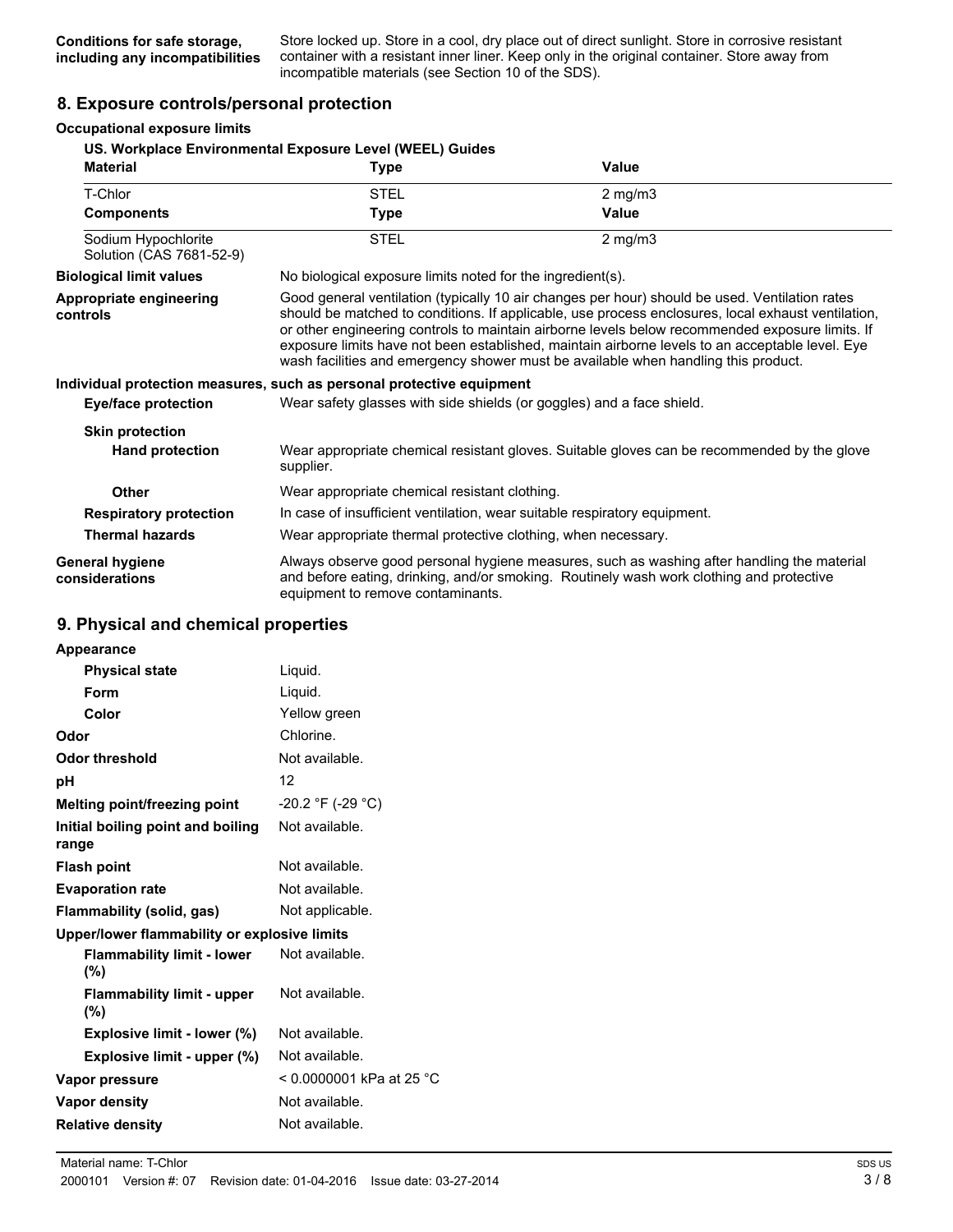| Solubility(ies)                                   |                                                                                                                  |
|---------------------------------------------------|------------------------------------------------------------------------------------------------------------------|
| Solubility (water)                                | Not available.                                                                                                   |
| <b>Partition coefficient</b><br>(n-octanol/water) | Not available.                                                                                                   |
| <b>Auto-ignition temperature</b>                  | Not available.                                                                                                   |
| <b>Decomposition temperature</b>                  | Not available.                                                                                                   |
| <b>Viscosity</b>                                  | Not available.                                                                                                   |
| <b>Other information</b>                          |                                                                                                                  |
| <b>Density</b>                                    | 9.97 lb/gal estimated                                                                                            |
| <b>Explosive properties</b>                       | Not explosive.                                                                                                   |
| <b>Molecular weight</b>                           | 74.44 g/mol                                                                                                      |
| <b>Oxidizing properties</b>                       | Not oxidizing.                                                                                                   |
| <b>Specific gravity</b>                           | 1.21 at 20 °C                                                                                                    |
| 10. Stability and reactivity                      |                                                                                                                  |
| <b>Reactivity</b>                                 | Reacts violently with strong acids. This product may react with oxidizing agents. May be corrosive<br>to metals. |
| <b>Chemical stability</b>                         | Material is stable under normal conditions.                                                                      |
| <b>Possibility of hazardous</b><br>reactions      | Hazardous polymerization does not occur.                                                                         |
| <b>Conditions to avoid</b>                        | Do not mix with other chemicals. Contact with incompatible materials.                                            |
| Incompatible materials                            | Acids. Strong oxidizing agents. Oxidizing agents. Metals.                                                        |
| <b>Hazardous decomposition</b><br>products        | Not available.                                                                                                   |

# **11. Toxicological information**

#### **Information on likely routes of exposure**

| <b>Inhalation</b>                                                                  | May cause irritation to the respiratory system. Prolonged inhalation may be harmful.                                                                                                                                  |
|------------------------------------------------------------------------------------|-----------------------------------------------------------------------------------------------------------------------------------------------------------------------------------------------------------------------|
| <b>Skin contact</b>                                                                | Causes severe skin burns.                                                                                                                                                                                             |
| Eye contact                                                                        | Causes serious eye damage.                                                                                                                                                                                            |
| Ingestion                                                                          | Causes digestive tract burns.                                                                                                                                                                                         |
| Symptoms related to the<br>physical, chemical and<br>toxicological characteristics | Burning pain and severe corrosive skin damage. Causes serious eye damage. Symptoms may<br>include stinging, tearing, redness, swelling, and blurred vision. Permanent eye damage including<br>blindness could result. |

## **Information on toxicological effects**

# **Acute toxicity**

| <b>Product</b>                               | <b>Species</b>                                                               | <b>Test Results</b> |
|----------------------------------------------|------------------------------------------------------------------------------|---------------------|
| T-Chlor                                      |                                                                              |                     |
| <b>Acute</b>                                 |                                                                              |                     |
| Oral                                         |                                                                              |                     |
| LD50                                         | Mouse                                                                        | 5800 mg/kg          |
|                                              | Rat                                                                          | 8.91 g/kg           |
| <b>Components</b>                            | <b>Species</b>                                                               | <b>Test Results</b> |
| Sodium Hypochlorite Solution (CAS 7681-52-9) |                                                                              |                     |
| <b>Acute</b>                                 |                                                                              |                     |
| Oral                                         |                                                                              |                     |
| LD50                                         | Mouse                                                                        | 5800 mg/kg          |
|                                              | Rat                                                                          | 8.91 g/kg           |
|                                              | * Estimates for product may be based on additional component data not shown. |                     |
| <b>Skin corrosion/irritation</b>             | Causes severe skin burns and eye damage.                                     |                     |
| Serious eye damage/eye<br>irritation         | Causes serious eye damage.                                                   |                     |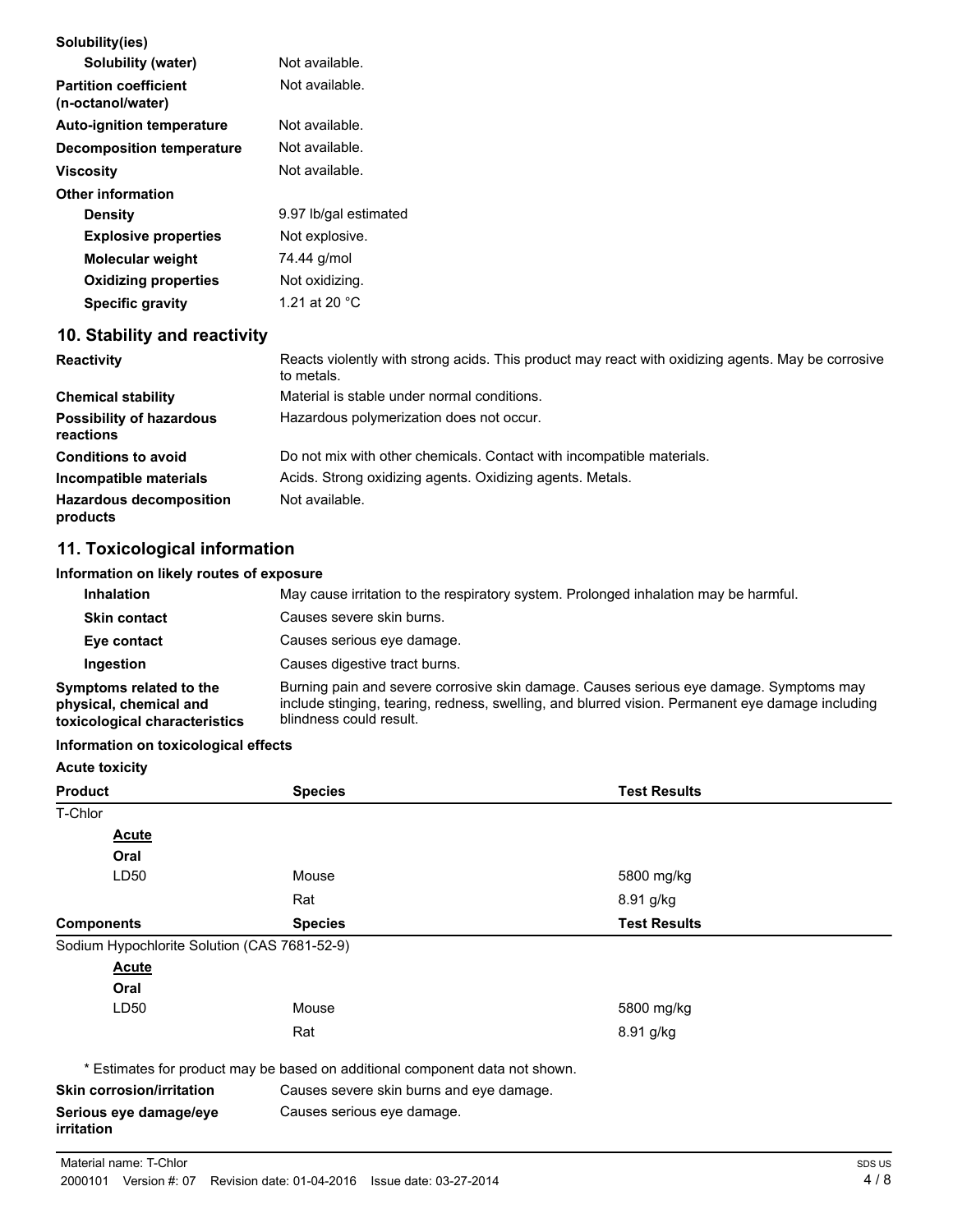|                                                                                                                                                                                                                                                                                                                                                                                   | Respiratory or skin sensitization                                                                                                                                                        |                                                                                                                                                                                                                        |                                                                              |                            |  |  |  |
|-----------------------------------------------------------------------------------------------------------------------------------------------------------------------------------------------------------------------------------------------------------------------------------------------------------------------------------------------------------------------------------|------------------------------------------------------------------------------------------------------------------------------------------------------------------------------------------|------------------------------------------------------------------------------------------------------------------------------------------------------------------------------------------------------------------------|------------------------------------------------------------------------------|----------------------------|--|--|--|
|                                                                                                                                                                                                                                                                                                                                                                                   | <b>Respiratory sensitization</b>                                                                                                                                                         | Not a respiratory sensitizer.                                                                                                                                                                                          |                                                                              |                            |  |  |  |
| <b>Skin sensitization</b>                                                                                                                                                                                                                                                                                                                                                         |                                                                                                                                                                                          | This product is not expected to cause skin sensitization.                                                                                                                                                              |                                                                              |                            |  |  |  |
| Germ cell mutagenicity                                                                                                                                                                                                                                                                                                                                                            |                                                                                                                                                                                          | No data available to indicate product or any components present at greater than 0.1% are<br>mutagenic or genotoxic.                                                                                                    |                                                                              |                            |  |  |  |
| Carcinogenicity                                                                                                                                                                                                                                                                                                                                                                   |                                                                                                                                                                                          | This product is not considered to be a carcinogen by IARC, ACGIH, NTP, or OSHA.                                                                                                                                        |                                                                              |                            |  |  |  |
| IARC Monographs. Overall Evaluation of Carcinogenicity                                                                                                                                                                                                                                                                                                                            |                                                                                                                                                                                          |                                                                                                                                                                                                                        |                                                                              |                            |  |  |  |
|                                                                                                                                                                                                                                                                                                                                                                                   | Sodium Hypochlorite Solution (CAS 7681-52-9)<br>3 Not classifiable as to carcinogenicity to humans.<br>US. OSHA Specifically Regulated Substances (29 CFR 1910.1001-1050)<br>Not listed. |                                                                                                                                                                                                                        |                                                                              |                            |  |  |  |
|                                                                                                                                                                                                                                                                                                                                                                                   | <b>Reproductive toxicity</b>                                                                                                                                                             |                                                                                                                                                                                                                        |                                                                              |                            |  |  |  |
| This product is not expected to cause reproductive or developmental effects.<br>Specific target organ toxicity -<br>Not classified.<br>single exposure                                                                                                                                                                                                                            |                                                                                                                                                                                          |                                                                                                                                                                                                                        |                                                                              |                            |  |  |  |
| Specific target organ toxicity -<br>repeated exposure                                                                                                                                                                                                                                                                                                                             |                                                                                                                                                                                          | Not classified.                                                                                                                                                                                                        |                                                                              |                            |  |  |  |
|                                                                                                                                                                                                                                                                                                                                                                                   | <b>Aspiration hazard</b>                                                                                                                                                                 | Not an aspiration hazard.                                                                                                                                                                                              |                                                                              |                            |  |  |  |
|                                                                                                                                                                                                                                                                                                                                                                                   | <b>Chronic effects</b>                                                                                                                                                                   |                                                                                                                                                                                                                        | Prolonged inhalation may be harmful.                                         |                            |  |  |  |
|                                                                                                                                                                                                                                                                                                                                                                                   |                                                                                                                                                                                          |                                                                                                                                                                                                                        |                                                                              |                            |  |  |  |
|                                                                                                                                                                                                                                                                                                                                                                                   | 12. Ecological information                                                                                                                                                               |                                                                                                                                                                                                                        |                                                                              |                            |  |  |  |
|                                                                                                                                                                                                                                                                                                                                                                                   | <b>Ecotoxicity</b>                                                                                                                                                                       | Very toxic to aquatic life.                                                                                                                                                                                            |                                                                              |                            |  |  |  |
|                                                                                                                                                                                                                                                                                                                                                                                   | <b>Product</b>                                                                                                                                                                           |                                                                                                                                                                                                                        | <b>Species</b>                                                               | <b>Test Results</b>        |  |  |  |
|                                                                                                                                                                                                                                                                                                                                                                                   | T-Chlor                                                                                                                                                                                  |                                                                                                                                                                                                                        |                                                                              |                            |  |  |  |
|                                                                                                                                                                                                                                                                                                                                                                                   | <b>Aquatic</b>                                                                                                                                                                           |                                                                                                                                                                                                                        |                                                                              |                            |  |  |  |
|                                                                                                                                                                                                                                                                                                                                                                                   | Fish                                                                                                                                                                                     | <b>LC50</b>                                                                                                                                                                                                            | Rainbow trout, donaldson trout<br>(Oncorhynchus mykiss)                      | 0.03 - 0.07 mg/l, 96 hours |  |  |  |
|                                                                                                                                                                                                                                                                                                                                                                                   | <b>Components</b>                                                                                                                                                                        |                                                                                                                                                                                                                        | <b>Species</b>                                                               | <b>Test Results</b>        |  |  |  |
|                                                                                                                                                                                                                                                                                                                                                                                   | Sodium Hypochlorite Solution (CAS 7681-52-9)                                                                                                                                             |                                                                                                                                                                                                                        |                                                                              |                            |  |  |  |
|                                                                                                                                                                                                                                                                                                                                                                                   | <b>Aquatic</b>                                                                                                                                                                           |                                                                                                                                                                                                                        |                                                                              |                            |  |  |  |
|                                                                                                                                                                                                                                                                                                                                                                                   | Fish                                                                                                                                                                                     | <b>LC50</b>                                                                                                                                                                                                            | Rainbow trout, donaldson trout<br>(Oncorhynchus mykiss)                      | 0.03 - 0.07 mg/l, 96 hours |  |  |  |
|                                                                                                                                                                                                                                                                                                                                                                                   |                                                                                                                                                                                          |                                                                                                                                                                                                                        | * Estimates for product may be based on additional component data not shown. |                            |  |  |  |
|                                                                                                                                                                                                                                                                                                                                                                                   | Persistence and degradability                                                                                                                                                            |                                                                                                                                                                                                                        | No data is available on the degradability of this product.                   |                            |  |  |  |
|                                                                                                                                                                                                                                                                                                                                                                                   | <b>Bioaccumulative potential</b>                                                                                                                                                         | No data available.                                                                                                                                                                                                     |                                                                              |                            |  |  |  |
|                                                                                                                                                                                                                                                                                                                                                                                   | <b>Mobility in soil</b>                                                                                                                                                                  | No data available.                                                                                                                                                                                                     |                                                                              |                            |  |  |  |
| Other adverse effects                                                                                                                                                                                                                                                                                                                                                             |                                                                                                                                                                                          | No other adverse environmental effects (e.g. ozone depletion, photochemical ozone creation<br>potential, endocrine disruption, global warming potential) are expected from this component.                             |                                                                              |                            |  |  |  |
|                                                                                                                                                                                                                                                                                                                                                                                   | 13. Disposal considerations                                                                                                                                                              |                                                                                                                                                                                                                        |                                                                              |                            |  |  |  |
| <b>Disposal instructions</b><br>Collect and reclaim or dispose in sealed containers at licensed waste disposal site. Do not allow<br>this material to drain into sewers/water supplies. Do not contaminate ponds, waterways or ditches<br>with chemical or used container. Dispose of contents/container in accordance with<br>local/regional/national/international regulations. |                                                                                                                                                                                          |                                                                                                                                                                                                                        |                                                                              |                            |  |  |  |
|                                                                                                                                                                                                                                                                                                                                                                                   | Dispose in accordance with all applicable regulations.<br>Local disposal regulations                                                                                                     |                                                                                                                                                                                                                        |                                                                              |                            |  |  |  |
|                                                                                                                                                                                                                                                                                                                                                                                   | Hazardous waste code                                                                                                                                                                     | D002: Waste Corrosive material [pH <= 2 or = > 12.5, or corrosive to steel]<br>The waste code should be assigned in discussion between the user, the producer and the waste<br>disposal company.                       |                                                                              |                            |  |  |  |
|                                                                                                                                                                                                                                                                                                                                                                                   | Waste from residues / unused<br>products                                                                                                                                                 | Dispose of in accordance with local regulations. Empty containers or liners may retain some<br>product residues. This material and its container must be disposed of in a safe manner (see:<br>Disposal instructions). |                                                                              |                            |  |  |  |
| <b>Contaminated packaging</b>                                                                                                                                                                                                                                                                                                                                                     |                                                                                                                                                                                          | Since emptied containers may retain product residue, follow label warnings even after container is<br>emptied. Empty containers should be taken to an approved waste handling site for recycling or<br>disposal.       |                                                                              |                            |  |  |  |
| <b>DOT</b>                                                                                                                                                                                                                                                                                                                                                                        | 14. Transport information                                                                                                                                                                |                                                                                                                                                                                                                        |                                                                              |                            |  |  |  |

## Material name: T-Chlor 2000101 Version #: 07 Revision date: 01-04-2016 Issue date: 03-27-2014

**UN number** UN1791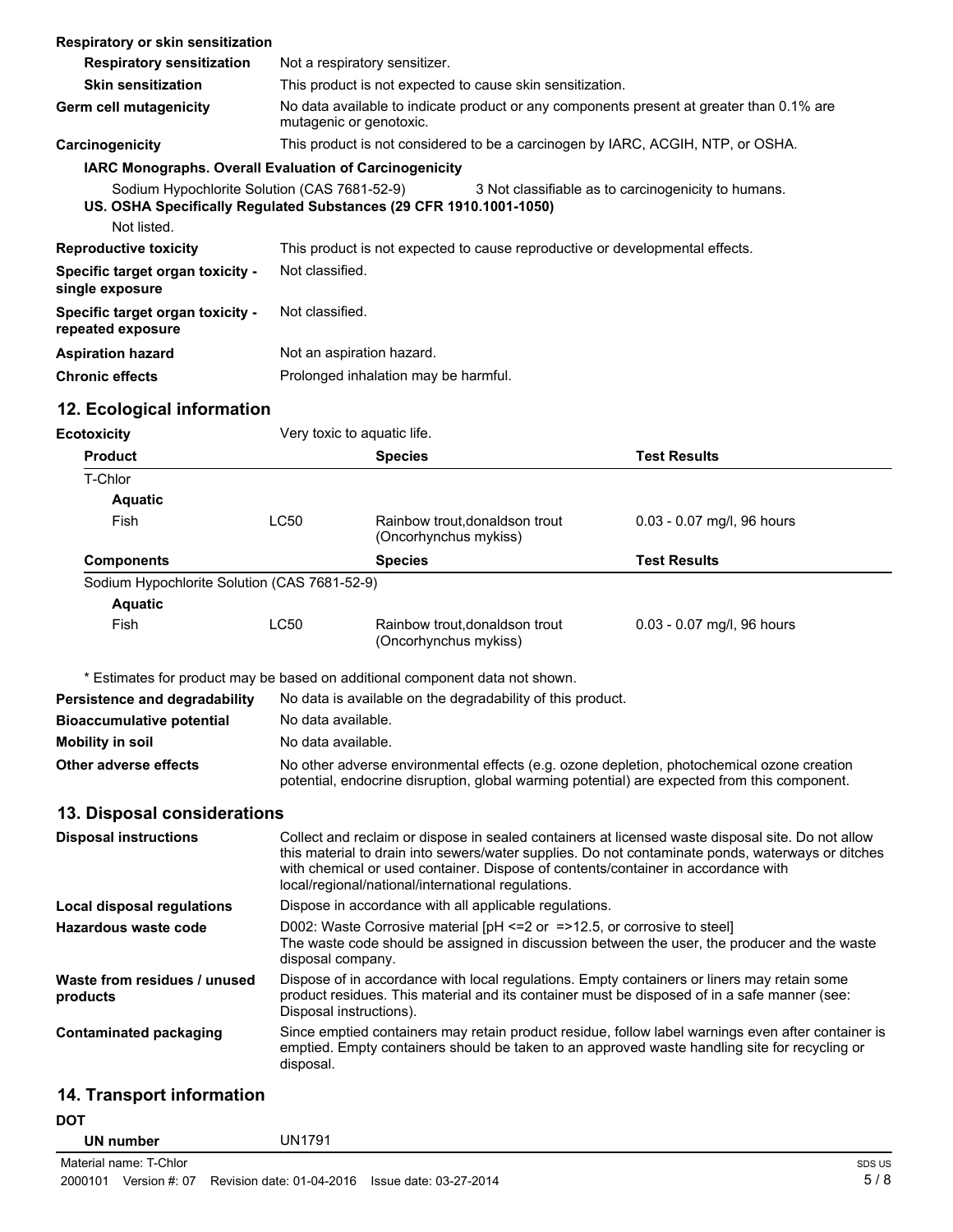| UN proper shipping name                                                        | Hypochlorite solutions                                                                               |
|--------------------------------------------------------------------------------|------------------------------------------------------------------------------------------------------|
| Transport hazard class(es)                                                     |                                                                                                      |
| <b>Class</b>                                                                   | 8                                                                                                    |
| Subsidiary risk                                                                |                                                                                                      |
| Label(s)                                                                       | 8                                                                                                    |
| Packing group                                                                  | $\mathbf{III}$                                                                                       |
|                                                                                | Special precautions for user Read safety instructions, SDS and emergency procedures before handling. |
| <b>Special provisions</b>                                                      | IB3. N34. T4. TP2. TP24                                                                              |
| <b>Packaging exceptions</b>                                                    | 154                                                                                                  |
| Packaging non bulk                                                             | 203                                                                                                  |
| Packaging bulk                                                                 | 241                                                                                                  |
| Transport in bulk according to<br>Annex II of MARPOL 73/78 and<br>the IBC Code | Not established.                                                                                     |
| ---                                                                            |                                                                                                      |

#### **DOT**



## **15. Regulatory information**

**US federal regulations**

This product is a "Hazardous Chemical" as defined by the OSHA Hazard Communication Standard, 29 CFR 1910.1200. All components are on the U.S. EPA TSCA Inventory List.

#### **TSCA Section 12(b) Export Notification (40 CFR 707, Subpt. D)**

Not regulated.

## **CERCLA Hazardous Substance List (40 CFR 302.4)**

Sodium Hypochlorite Solution (CAS 7681-52-9) Listed.

**SARA 304 Emergency release notification**

Not regulated.

#### **US. OSHA Specifically Regulated Substances (29 CFR 1910.1001-1050)** Not listed.

## **Superfund Amendments and Reauthorization Act of 1986 (SARA)**

| <b>Hazard categories</b> | Immediate Hazard - Yes<br>Delayed Hazard - No |
|--------------------------|-----------------------------------------------|
|                          | Fire Hazard - No                              |
|                          | Pressure Hazard - No                          |
|                          | Reactivity Hazard - No                        |

## **SARA 302 Extremely hazardous substance**

Not listed.

**SARA 311/312 Hazardous** Yes **chemical SARA 313 (TRI reporting)**

Not regulated.

#### **Other federal regulations**

## **Clean Air Act (CAA) Section 112 Hazardous Air Pollutants (HAPs) List** Not regulated. **Clean Air Act (CAA) Section 112(r) Accidental Release Prevention (40 CFR 68.130)** Not regulated.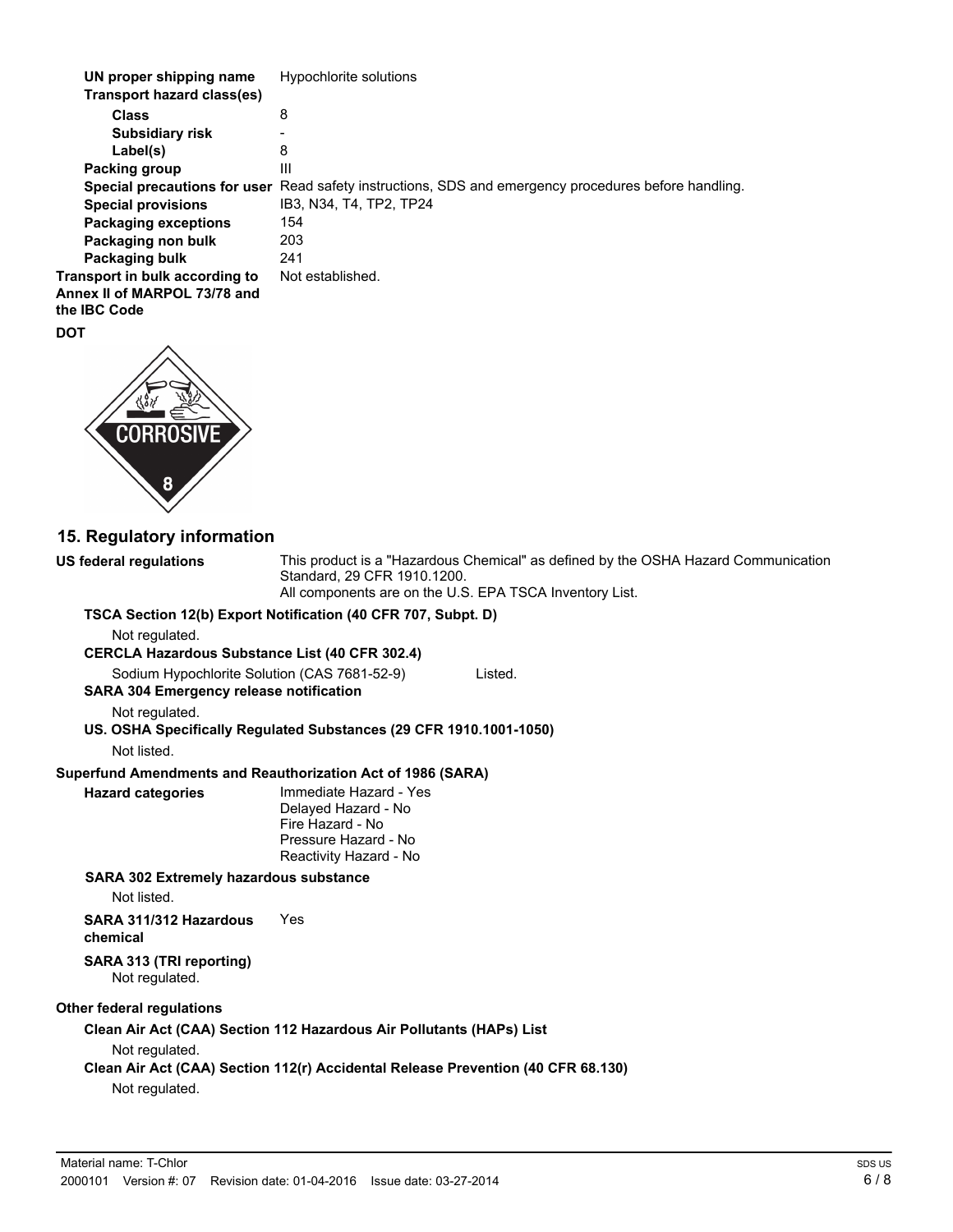| <b>Clean Water Act (CWA)</b><br><b>Section 112(r) (40 CFR</b><br>68.130) | Hazardous substance                                                                                                                                                                               |                            |
|--------------------------------------------------------------------------|---------------------------------------------------------------------------------------------------------------------------------------------------------------------------------------------------|----------------------------|
| <b>Safe Drinking Water Act</b><br>(SDWA)                                 | Not regulated.                                                                                                                                                                                    |                            |
| US state regulations                                                     |                                                                                                                                                                                                   |                            |
|                                                                          | US - New Jersey RTK - Substances: Listed substance                                                                                                                                                |                            |
|                                                                          | Sodium Hypochlorite Solution (CAS 7681-52-9)<br>US. California Controlled Substances. CA Department of Justice (California Health and Safety Code Section 11100)                                  |                            |
| Not listed.                                                              |                                                                                                                                                                                                   |                            |
| US. Massachusetts RTK - Substance List                                   |                                                                                                                                                                                                   |                            |
|                                                                          | Sodium Hypochlorite Solution (CAS 7681-52-9)<br>US. New Jersey Worker and Community Right-to-Know Act                                                                                             |                            |
| Not regulated.                                                           |                                                                                                                                                                                                   |                            |
|                                                                          | US. Pennsylvania RTK - Hazardous Substances                                                                                                                                                       |                            |
|                                                                          | Sodium Hypochlorite Solution (CAS 7681-52-9)                                                                                                                                                      |                            |
|                                                                          | US. Pennsylvania Worker and Community Right-to-Know Law                                                                                                                                           |                            |
| <b>US. Rhode Island RTK</b>                                              | Sodium Hypochlorite Solution (CAS 7681-52-9)                                                                                                                                                      |                            |
|                                                                          | Sodium Hypochlorite Solution (CAS 7681-52-9)                                                                                                                                                      |                            |
| <b>US. California Proposition 65</b>                                     | California Safe Drinking Water and Toxic Enforcement Act of 1986 (Proposition 65): This material is not known to contain<br>any chemicals currently listed as carcinogens or reproductive toxins. |                            |
| International Inventories                                                |                                                                                                                                                                                                   |                            |
| Country(s) or region                                                     | Inventory name                                                                                                                                                                                    | On inventory (yes/no)*     |
| Australia                                                                | Australian Inventory of Chemical Substances (AICS)                                                                                                                                                | Yes                        |
| $0 - 0 - 0 -$                                                            | $D$ casaatis $D \cup$ batangga List (DOL)                                                                                                                                                         | $\mathcal{L}_{\mathbf{a}}$ |

| Australia                   | Australian Inventory of Chemical Substances (AICS)                        | Yes |
|-----------------------------|---------------------------------------------------------------------------|-----|
| Canada                      | Domestic Substances List (DSL)                                            | Yes |
| Canada                      | Non-Domestic Substances List (NDSL)                                       | No  |
| China                       | Inventory of Existing Chemical Substances in China (IECSC)                | Yes |
| Europe                      | European Inventory of Existing Commercial Chemical<br>Substances (EINECS) | Yes |
| Europe                      | European List of Notified Chemical Substances (ELINCS)                    | No  |
| Japan                       | Inventory of Existing and New Chemical Substances (ENCS)                  | Yes |
| Korea                       | Existing Chemicals List (ECL)                                             | Yes |
| New Zealand                 | New Zealand Inventory                                                     | Yes |
| Philippines                 | Philippine Inventory of Chemicals and Chemical Substances<br>(PICCS)      | Yes |
| United States & Puerto Rico | Toxic Substances Control Act (TSCA) Inventory                             | Yes |

\*A "Yes" indicates that all components of this product comply with the inventory requirements administered by the governing country(s) A "No" indicates that one or more components of the product are not listed or exempt from listing on the inventory administered by the governing country(s).

# **16. Other information, including date of preparation or last revision**

**3 0**

| Issue date           | 03-27-2014                                       |  |
|----------------------|--------------------------------------------------|--|
| <b>Revision date</b> | 01-04-2016                                       |  |
| <b>Version#</b>      | 07                                               |  |
| <b>NFPA ratings</b>  | Health: $3$<br>Flammability: 0<br>Instability: 0 |  |
| <b>NFPA ratings</b>  |                                                  |  |